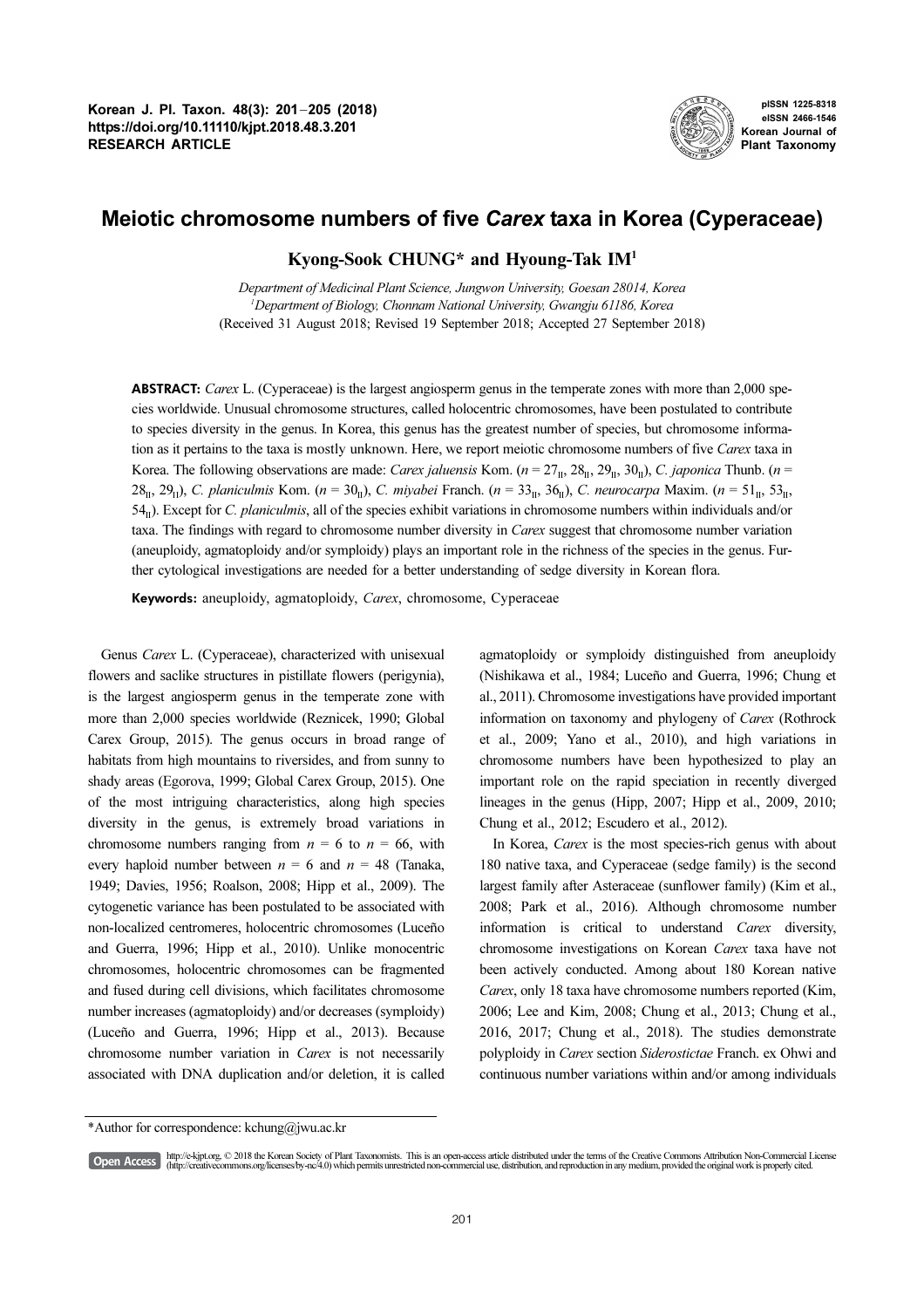|  | Table 1. Species, locality, voucher specimens, and chromosome numbers of Carex studied. |  |
|--|-----------------------------------------------------------------------------------------|--|
|  |                                                                                         |  |

| Taxon (locality, voucher specimen)                                                                                                     | Chromosome numbers<br>counted $(n)$                                          | Previous counts $(2n)$                         |
|----------------------------------------------------------------------------------------------------------------------------------------|------------------------------------------------------------------------------|------------------------------------------------|
| Carex jaluensis Kom.<br>Hanseoksan Mt., Deokjeok-ri, Inje-eup, Inje-gun, Gangwon-do, South Korea<br>(Chung 1129, 8 Jun 2018, KH)       | $n = 27_{\text{H}}$ , 28 <sub>tt</sub> , 29 <sub>tt</sub> , 30 <sub>tt</sub> | None                                           |
| Hanseoksan Mt., Deokjeok-ri, Inje-eup, Inje-gun, Gangwon-do, South Korea<br>( <i>Chung 1134, 8 Jun 2018, KH</i> )                      | $n = 28_{\text{II}}$ , $29_{\text{II}}$ , $30_{\text{II}}$                   |                                                |
| C. japonica Thunb.<br>Hanseoksan Mt., Deokjeok-ri, Inje-eup, Inje-gun, Gangwon-do, South Korea<br>(Chung 1604, 8 Jun 2018, KH)         | $n = 28_{\text{II}}$ , 29 <sub>11</sub>                                      | 62 (Hoshino et al., 2011)                      |
| C. planiculmis Kom.<br>Hanseoksan Mt., Deokjeok-ri, Inje-eup, Inje-gun, Gangwon-do, South Korea<br>(Chung 1160, 8 Jun 2018, KH)        | $n = 30_n$                                                                   | 62 (Hoshino et al., 2011)                      |
| C. <i>miyabei</i> Franch.<br>Hanseoksan Mt., Deokjeok-ri, Inje-eup, Inje-gun, Gangwon-do, South Korea<br>(Chung 1606, 8 Jun 2018, KH)  | $n = 33_{\text{H}}$ , 36 $_{\text{H}}$                                       | 90 (Tanaka, 1948)<br>84 (Chung et al., 2018)   |
| C. neurocarpa Maxim.<br>Dongjincheon, Dongbu-ri Goesan-eup Goesan-gun, Chungcheongbuk-do, South Korea<br>(Chung 5143, 11 Jul 2018, KH) | $n = 51_{\text{H}}$ , 53 <sub>H</sub>                                        | 108 (Tanaka, 1937)<br>108 (Chung et al., 2016) |
| Dongjincheon, Dongbu-ri Goesan-eup Goesan-gun, Chungcheongbuk-do, South Korea<br>(Chung 5145, 11 Jul 2018, KH)                         | $n = 53_{\text{H}}$ , 54 $_{\text{H}}$                                       |                                                |

or species in most of the sections investigated. In addition, a basal linage in Carex, sect. Siderosticatae, exhibits large chromosomes (about 2–4  $\mu$ m long) with small numbers (2*n* = 12), whereas recently diverged linages have smaller chromosomes (less than 1 µm long) with high numbers and continuous number variations (Chung et al., 2013; Yano et al., 2014; Jiménez-Mejías et al., 2016; Chung et al., 2017).

In this paper, we report meiotic chromosome numbers of five Carex species from Korean populations and discuss their taxonomic, cytological significances.

#### Materials and Methods

The chromosome numbers of five Carex species from Korean populations were analyzed. To determine meiotic chromosome numbers, young spikes were fixed in natural habitats in May and June in 2015, 2016, and 2018. The methods for chromosome observation mainly followed Rothrock and Reznicek (1996) and Chung et al. (2016) using a fixing mixture of methanol, chloroform, and propionic acid (6:3:2). Fixed anthers were quashed in 1% or 2% acetic-orcein and observed at 1,000× magnification (Nikon Eclipse 50i, Nikon, Tokyo, Japan). To have acute analyses, each meiotic chromosome figure was drawn and photographed. In addition, meiotic chromosome numbers  $(n)$  were determined after observations of at least three pollen mother cells per sample. All voucher specimens were collected in June and July 2018 and stored at the Korea National Arboretum Herbarium (KH) (Table 1).

#### Results and Discussion

Meiotic chromosome numbers studied are tabulated with previous records (Table 1), and representative meiotic chromosome figures are presented (Fig. 1). All chromosomes are less than  $1 \mu m$  long, none of the species exhibit distinct primary constriction, and only bivalents are observed.

1. *Carex jaluensis* Kom. ( $n = 27_{\text{II}}$ ,  $28_{\text{II}}$ ,  $29_{\text{II}}$ ,  $30_{\text{II}}$ ) (Fig. 1A– C) – Sect. Anomalae J. Carey

This is the first report of chromosome number for C. *jaluensis*,  $n = 27_{\text{II}}$ ,  $28_{\text{II}}$ ,  $29_{\text{II}}$ ,  $30_{\text{II}}$ . The chromosome number variation within an individual and/or species is not unusual in Carex (Chung et al., 2011). There is always some room for technical, artificial mistakes, but it is also possible to see more than one chromosome number per taxon in holocentric chromosome processing organisms (Hoshino, 1981; Luceño and Guerra., 1996; Chung et al., 2011). The species occurs in Korea, China, and Russia; and in Korea it is found mainly in the Middle East regions (Park et al., 2016). The chromosome number variation within species is more closely related with morphological diversity and diverging time (genetic diversity) than geographic diversity (Hipp et al., 2010; Chung et al.,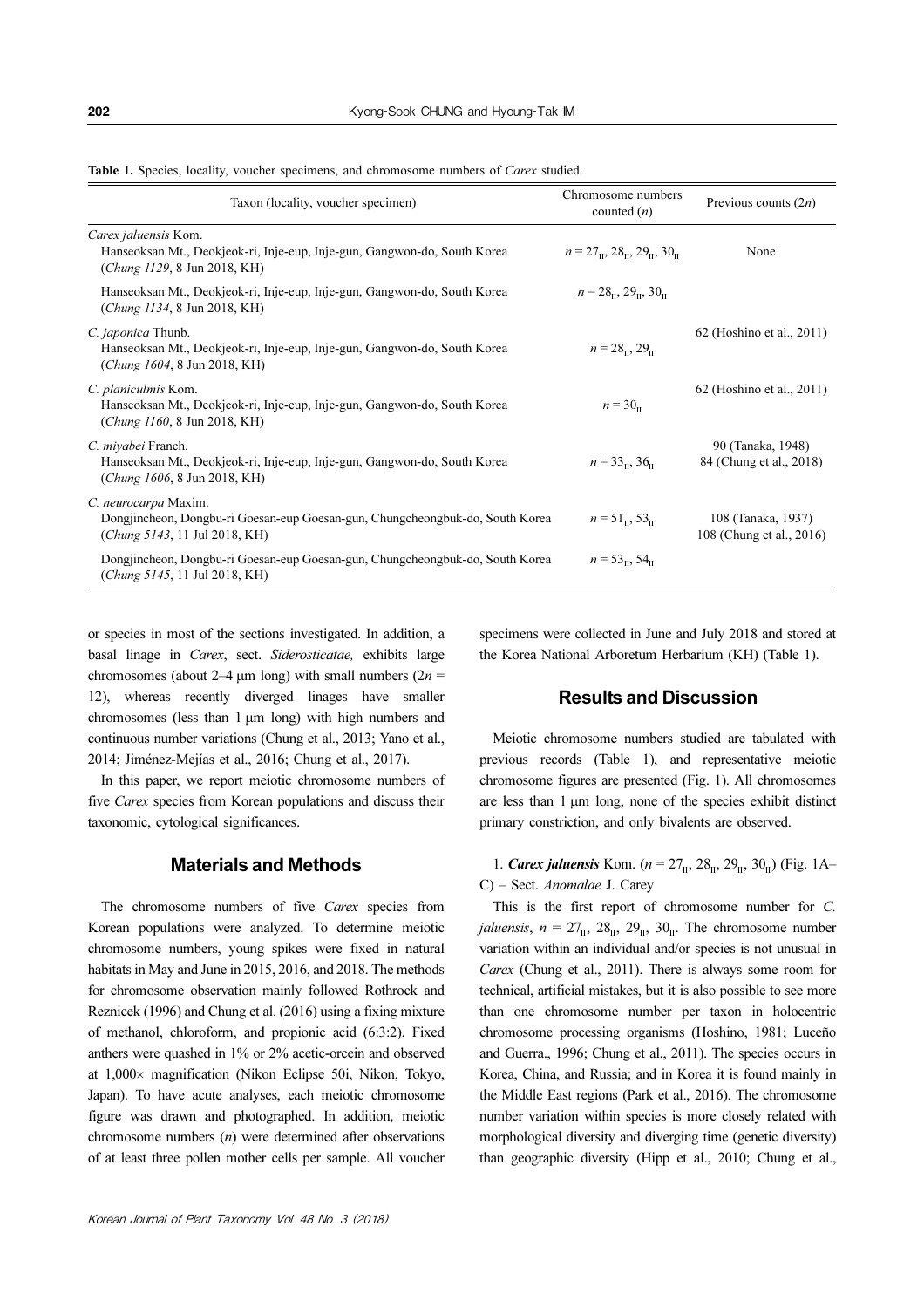

Fig. 1. Photomicrographs of Carex meiotic metaphase chromosomes. A. Carex jaluensis (n = 28<sub>II</sub>, Chung 1129). B. C. jaluensis (n = 29<sub>II</sub>, Chung 1129). C. C. jaluensis (n = 30<sub>II</sub>, Chung 1134). D. C. japonica (n = 29<sub>II</sub>, Chung 1604). E. C. neurocarpa (n = 51<sub>II</sub>, Chung 5143). F. C. neurocarpa ( $n = 53<sub>II</sub>$ , Chung 5143). Scale bars = 5 µm.

2012). Further chromosome investigations with geographic and morphological features are required for the species. Most species in the sect. *Anomalae* occur in Australia (Dai et al., 2010).

2. *C. japonica* Thunb.  $(n = 28_{11}, 29_{11})$  (Fig. 1D) – Sect. Molliculae Ohwi

In an individual of C. japonica, two meiotic chromosome numbers  $n = 28_{\text{II}}$ ,  $29_{\text{II}}$  are observed, which is the first count from a Korean population. Previous chromosome counts for the species are made with Japanese individuals,  $2n = 62$  (Table 1) (Hoshino et al., 2011). The species is commonly found in forests and sunny grasslands in China, Japan and Korea (Dai et al., 2010; Hoshino et al., 2011; Park et al., 2016). Although the species distributes widely, variation in morphological characters is not significant. Various chromosome numbers for the species might be related with broad geographic distribution or recent speciation events (Chung et al., 2012). To understand the chromosome variation in the species, taxonomic and phylogenetic studies besides cytological research with more population samples covering all the distribution areas should be conducted.

# 3. C. planiculmis Kom.  $(n = 30_{\text{II}})$  – Sect. Molliculae

We observed meiotic chromosomes of  $n = 30<sub>II</sub>$  from  $C<sub>l</sub>$ *C.planiculmis*, which is incongruent with previous reports,  $2n$  $= 62$  (Hoshino et al., 2011). The species is only found in East Asia (North East China, Japan, Korea, Far East Russia), growing in wet places in the forest (Dai et al., 2010; Hoshino et al., 2011; Park et al., 2016). Because only two chromosome number counts have been made for the species sampled from only the two geographic regions, additional investigations should be conducted to determine chromosome number variation range in the species. In the section Molliculae, Hoshino et al. (2011) reported chromosome numbers for C. doniana Spreng. (2n = 62), C. planiculmis (2n = 62), C. japonica (2n = 62), and C. mollicula Boott (2n = 56, 66, 68, 70). About 20 species occur in East and South East Asia with high diversity in China, in which 18 Carex sect. Molliculae species occur including nine endemics (Dai et al., 2010).

# 4. *C. miyabei* Franch. ( $n = 33_{\text{II}}$ ,  $36_{\text{II}}$ ) – Sect. *Carex*

The meiotic chromosome number for the species is  $n = 33<sub>u</sub>$ and  $36<sub>II</sub>$ . This is the second count from Korean populations and incongruent from the both previous reports from a Japanese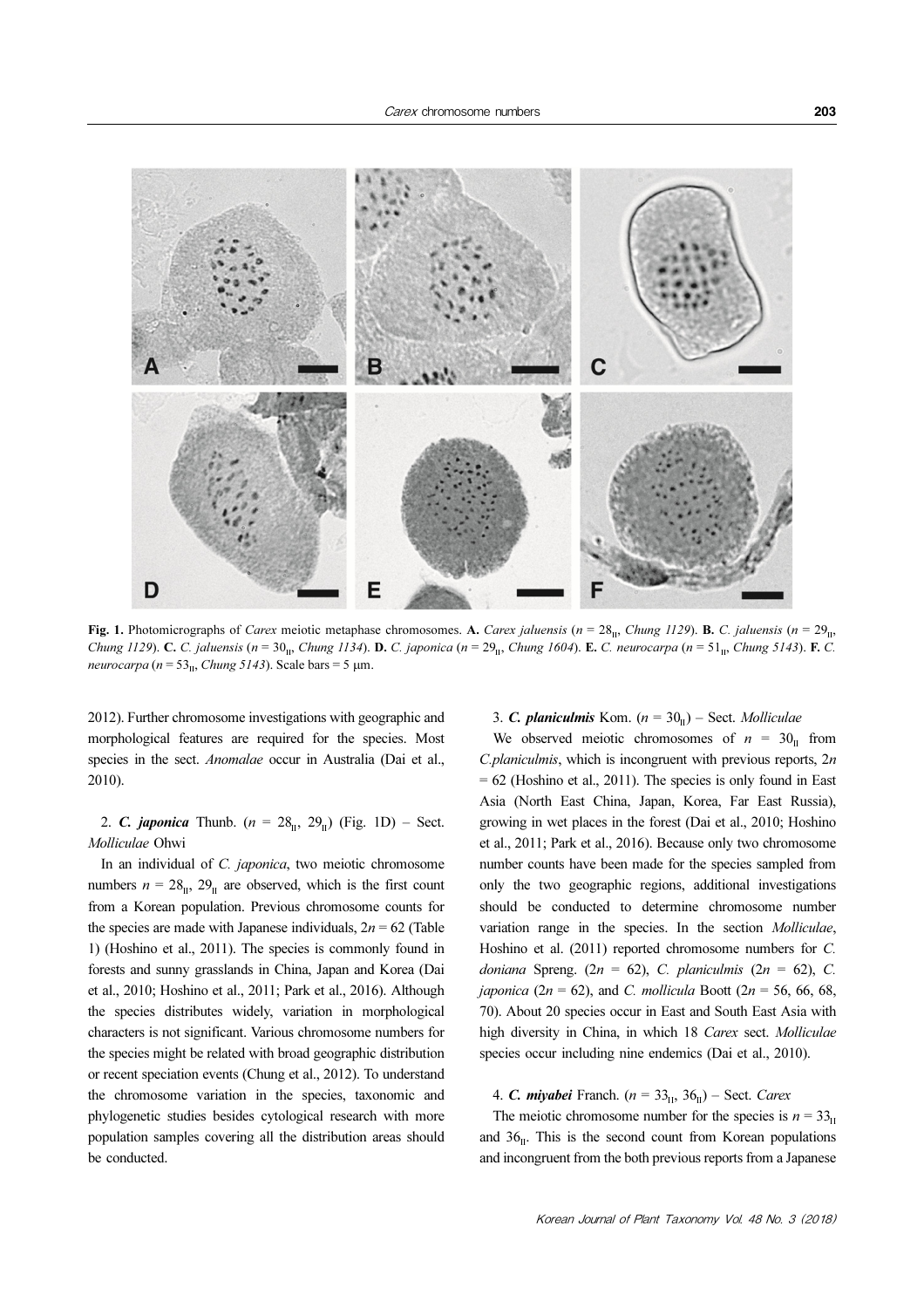population,  $2n = 90$  (Tanaka, 1948) and Korean populations,  $2n = 84$  (Chung et al., 2018). The species has been considered endemic to Japan until the very recently (Hoshino et al., 2011). However, the species occurs throughout Korea and has been often misidentified as C. glabrescens (Kük) Ohwi (Im et al., 2008; Park et al., 2016). Variations in morphological characters such as perigynium shapes and surface features have made it hard to distinguish the two taxa from each other. Chromosome numbers of C. glabrescens are unknown. Chromosome number variation in the section Carex has been found (ex. C. drymophila Turcz. ex Steud.) (Chung et al., 2018). Taxonomic and cytological research should be conducted to understand the two morphologically confusing taxa in the section.

5. **C. neurocarpa** Maxim.  $(n = 51_{\text{II}}, 53_{\text{II}}, 54_{\text{II}})$  (Fig. 1E, F) - Sect. Phleoideae Meinsh.

The meiotic chromosomes of C. neurocarpa observed vary,  $n = 51_{\text{II}}$ ,  $53_{\text{II}}$   $54_{\text{II}}$ . Only one number is congruent from the previous reports from Japanese and Korean populations as n  $= 54<sub>II</sub>$  (Tanaka, 1937; Chung et al., 2018). Chromosome numbers of  $n = 51_{\text{II}}$  and  $53_{\text{II}}$  are first counts for the species. C. neurocarpa grows mainly in wet places along ponds and riversides in China, Japan, Korea, and Far East Russia (Park et al., 2016). Although the species occurs widely in East Asia, by well-developed wings in perigynia, the species is distinguished from the other taxa in the section (Dai et al., 2010; Hoshino et al., 2011; Park et al., 2016). Section Phleoideae occurs in Asia and consists of about nine taxa, and the monophyly of the section is tested although taxon sampling is incomplete (Dai et al., 2010; Hoshino et al., 2011; Jiménez-Mejías et al., 2016). Among the nine taxa in the section, chromosome numbers of six taxa have been reported with variations in three taxa (Dai et al., 2010; Hoshino et al., 2011). Although the section is small only with nine taxa, variations in chromosome numbers and major morphological characters exhibit. The character variations make the section a good model group to test cytological, morphological, and geographic character evolution in Asian Carex group. In particular, analyzing chromosome number variations of Phleoideae in a phylogenetic framework will provide critical information to understand cytological evolution in Asian, bisexual spike (androgynous) Carex groups.

All the species, except C. planiculmis, exhibit variations in chromosome numbers within individuals and/or taxa. The results of chromosome number diversity in Carex suggest that chromosome number variation (aneuploidy, agmatoploidy, and/ or symploidy) might have played an important role in species richness in the genus. The investigations on chromosome characters of the species in a phylogenetic phylogenetic framework will hypothesize speciation mechanisms. To understand Carex species diversity, long-term and continuous efforts should be made to investigate chromosome information of Carex in spite of difficulty on conducting research with only living plant materials.

### **Acknowledaments**

We thank Tomomi Masaki (Okayama University of Science) for suggestions on chromosome observations and two anonymous reviewers for critical comments. This study was supported in part by the National Research Foundation of Korea (NRF-2018R1A2B6008851).

#### Conflict of Interest

The authors declare that there are no conflicts of interests.

## Literature Cited

- Chung, K.-S., A. L. Hipp and E. H. Roalson. 2012. Chromosome number evolves independently of genome size in a clade with nonlocalized centromeres (Carex: Cyperaceae). Evolution 66: 2708–2722.
- Chung, K.-S., T. Hoshino, T. Masaki and H.-T. Im. 2017. Cytological investigations on eight Carex species in Korea (Cyperaceae). Cytologia 82: 329–334.
- Chung, K.-S., T. Hoshino, T. Masaki, H.-T. Im and S.-J. Ji. 2018. Chromosome counts of six Korean Carex species (Cyperaceae). Cytologia 83: 1–5.
- Chung, K.-S., T. Hoshino, T. Masaki, J. C. Yang and H.-T. Im. 2016. Cytological studies on seven species of Korean Carex (Cyperaceae). Cytologia 81: 143–147.
- Chung, K.-S., J. A. Weber and A. L. Hipp. 2011. Dynamics of chromosome number and genome size variation in a cytogenetically variable sedge (Carex scoparia var. scoparia, Cyperaceae). American Journal of Botany 98: 122–129.
- Chung, K.-S., J. C. Yang and Y.-M. Lee. 2013. Chromosome numbers of Carex section Siderostictae from Korea populations (Cyperaceae). Korean Journal of Plant Taxonomy 43: 22–26.
- Dai, L., S. Liang, S. Zhang, Y. Tang, T. Koyama and G. C. Tucker. 2010. Carex Linneaus. In Flora of China: Acoraceae through Cyperaceae. Zhengyi, W., P. H. Raven and H. Deyuan (eds.), Missouri Botanical Garden Press, St. Louis, MO. Pp. 285– 461.
- Davies, E. W. 1956. Cytology, evolution and origin of the aneuploid series in the genus Carex. Hereditas 42: 349–365.